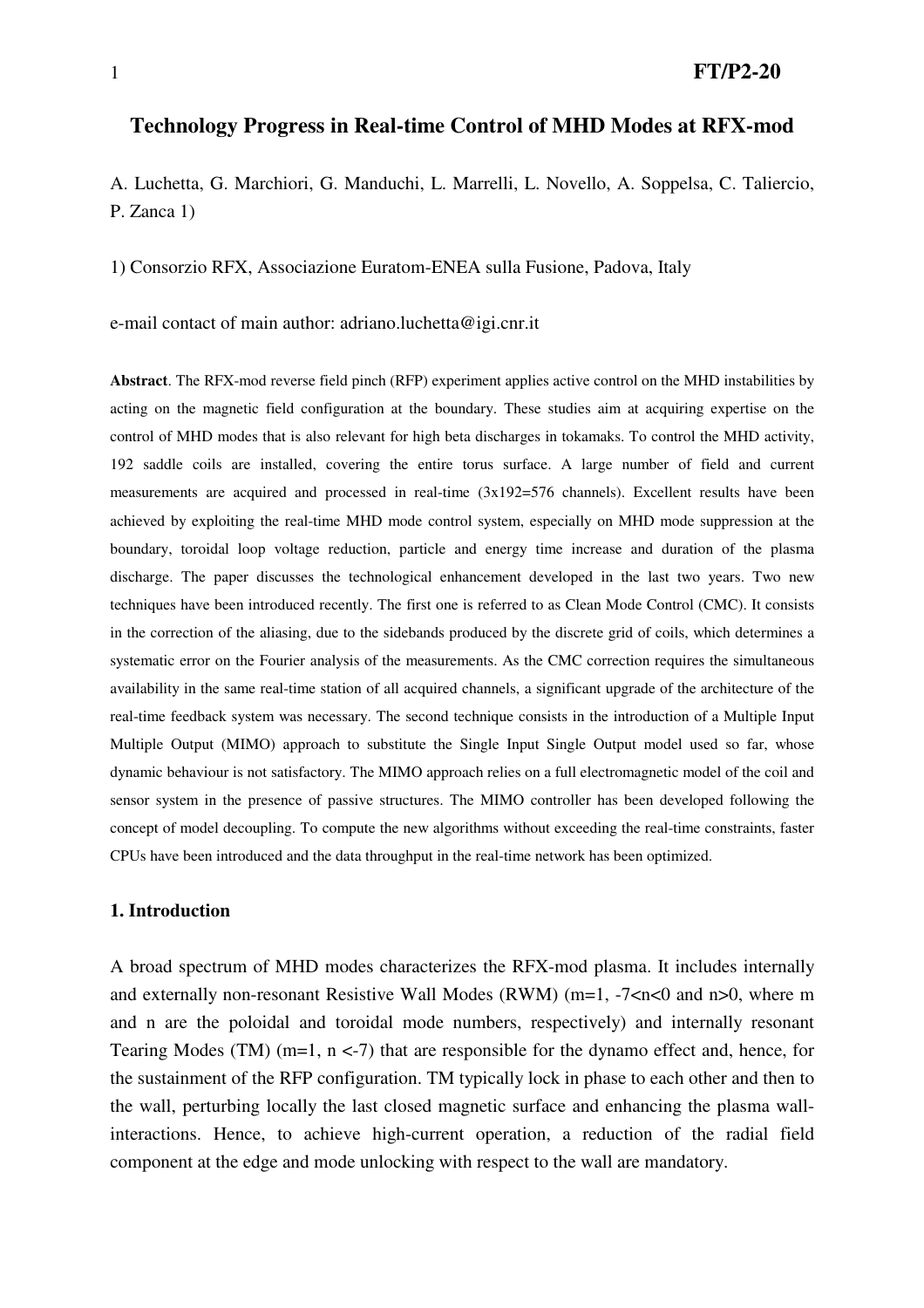The active control of MHD modes, which acts on the magnetic field configuration at the boundary, is one of the main scientific goals of RFX-mod. To this purpose the machine has been equipped with 192 independently fed saddle coils, covering the entire torus surface. In addition, a thin copper shell with a time constant of 50 ms has replaced the previous aluminium one whose time constant was 8 times bigger. An equal number of saddle probes, located on the projection of the saddle coils on the vessel outer surface, provide equispaced samples of the magnetic flux. The poloidal and toroidal components of the magnetic field are measured by 192 pick-up coils placed on the inner surface of the shell. These measures are processed in real time by a distributed digital control system, including a total of eight computing nodes, to produce the reference waveforms and to drive the saddle coil power supply units [1, 2].

Two basic control strategies have been implemented and experimentally tested: the Selective Virtual Shell (SVS) and the Mode Control (MC) [3]. The former aims at cancelling the magnetic flux at the sensors by excluding selected components (for instance the m=1,  $n=0$ ) equilibrium field), the latter acts independently on different modes taking into account their dynamic characteristics. A complete stabilization of RWM was achieved initially by adopting the SVS strategy with significant results in terms of toroidal loop voltage reduction, an increase in particle and energy confinement time, and plasma discharge duration in pulses with currents up to 0.8-1 MA [4]. Later, a refined action on TM was performed by adopting the MC approach after eliminating a systematic error in the evaluation of the harmonic components of the magnetic fields due to the high poloidal and toroidal order sidebands produced by the saddle coils. A real-time correction of the 2D Discrete Fourier components of the radial magnetic field measurements was implemented and the MC algorithm was applied to "clean" feedback signals [5]. The Clean Mode Control (CMC) allowed a partial phase and wall unlocking of m=1 resistive kink tearing modes [6], ushering in 1.5 MA operation, which is now routinely executed [7, 8].

#### **2. Clean Mode Control**

In a discrete grid made up of a finite number of  $M \times N$  saddle coils (M and N along the poloidal and toroidal directions, respectively) the generation of a generic harmonic component  $B^{m,n}$  (m<M/2 and n<N/2) of the magnetic field distribution is accompanied by an infinite number of sidebands  $B^{m',n'}$  according to the equation m'=m±hM, n'=n±kN, h=0, 1, …, k=0, 1, .... The aliasing of the sideband harmonics produced by the active coils introduces a systematic error in the Fourier analysis of the measurements. On the basis of the coil current measurements, a real-time correction algorithm to subtract the sideband effect has been implemented to obtain "clean" feedback signals. Different versions have been elaborated, making possible to feed back the control system with the corrected signals evaluated either at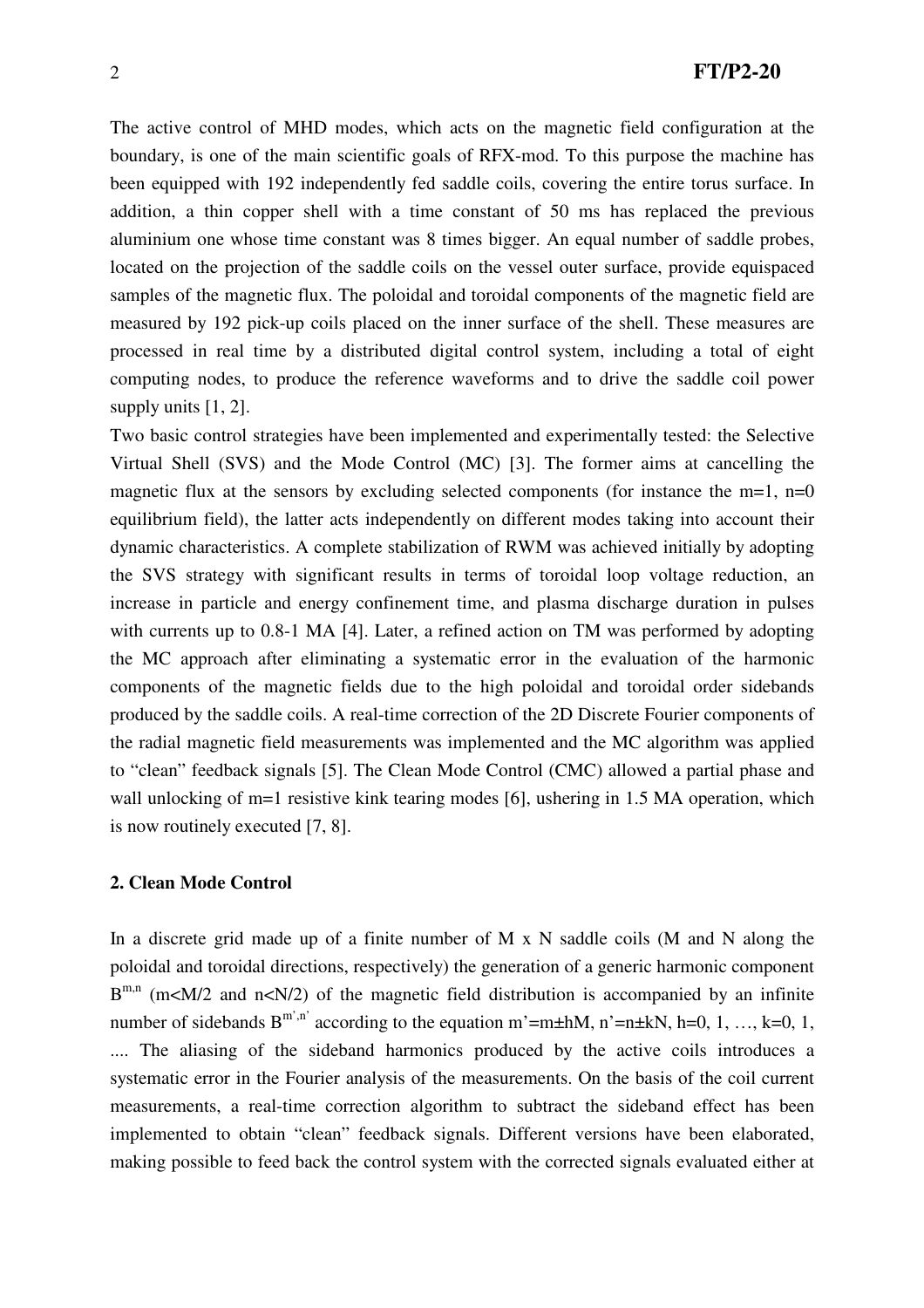the sensor radius (0.507 m) or at the first wall radius, i.e. at the plasma boundary (0.459 m). In the latter case the measures of the toroidal components provided by the 4x48 pick-up coils placed on the shell's inner surface are used to obtain the extrapolated radial component. The CMC scheme proved more successful in reducing the plasma edge than the SVS.



amplitude of each TM at the *(transparent circles) shots. Maximum is averaged in flat-topFIG. 1. Maximum non-axisymmetric displacement of the plasma column in CMC (filled circles) and SVS* 

Moreover, by accurate selection of the gains, different mode rotation frequencies up to 100 Hz could be achieved allowing a partial phase unlocking between the modes and with respect to the wall and spreading the thermal load onto the plasma facing components. In particular, since the DFT harmonic coefficients are complex numbers, complex proportional gains have been tried inducing a spatial phase shift between the error signal and the control action. In spite of a less effective cancellation of the edge field, a reproducible phase rotation of the modes could be observed with more frequent phase unlocking. The result in terms of lower deformation of the last closed magnetic surface is represented in fig.1, where the flat-top averaged maximum non-axisymmetric displacement is plotted in both CMC and SVS cases.

The improvement in the magnetic boundary entailed a decrease of the magnetic chaos throughout the plasma with frequent onset of Quasi Single Helicity (QSH) state, i.e. a condition where only one TM is largely dominant to sustain the RFP configuration with lower transport losses and longer energy confinement time. These results allowed the step forward to 1.5 MA operation, where they are routinely achieved with 60% of the discharge in QSH states and QSH continuous time intervals lasting up to 50 ms.

The present control system consists of PID controllers, whose gains may be set independently for each mode and which have been empirically tuned. The correction algorithm has been obtained in a cylindrical, thin shell approximation, where the diffusion of the (m, n) components of the magnetic field is described by first order differential equations.

In a cylindrical geometry, the study of the magnetic field penetration dynamics in terms of Fourier components allows to assume a diagonal structure model, overcoming the considerable electromagnetic coupling between each coil and many underlying sensors. In fact, in the case of RFX-mod, the toroidal geometry of the machine and the presence of gaps in the shell and the support structure bring about a non negligible coupling between different (m, n) modes. Undesired modes and associated sidebands are unavoidably produced together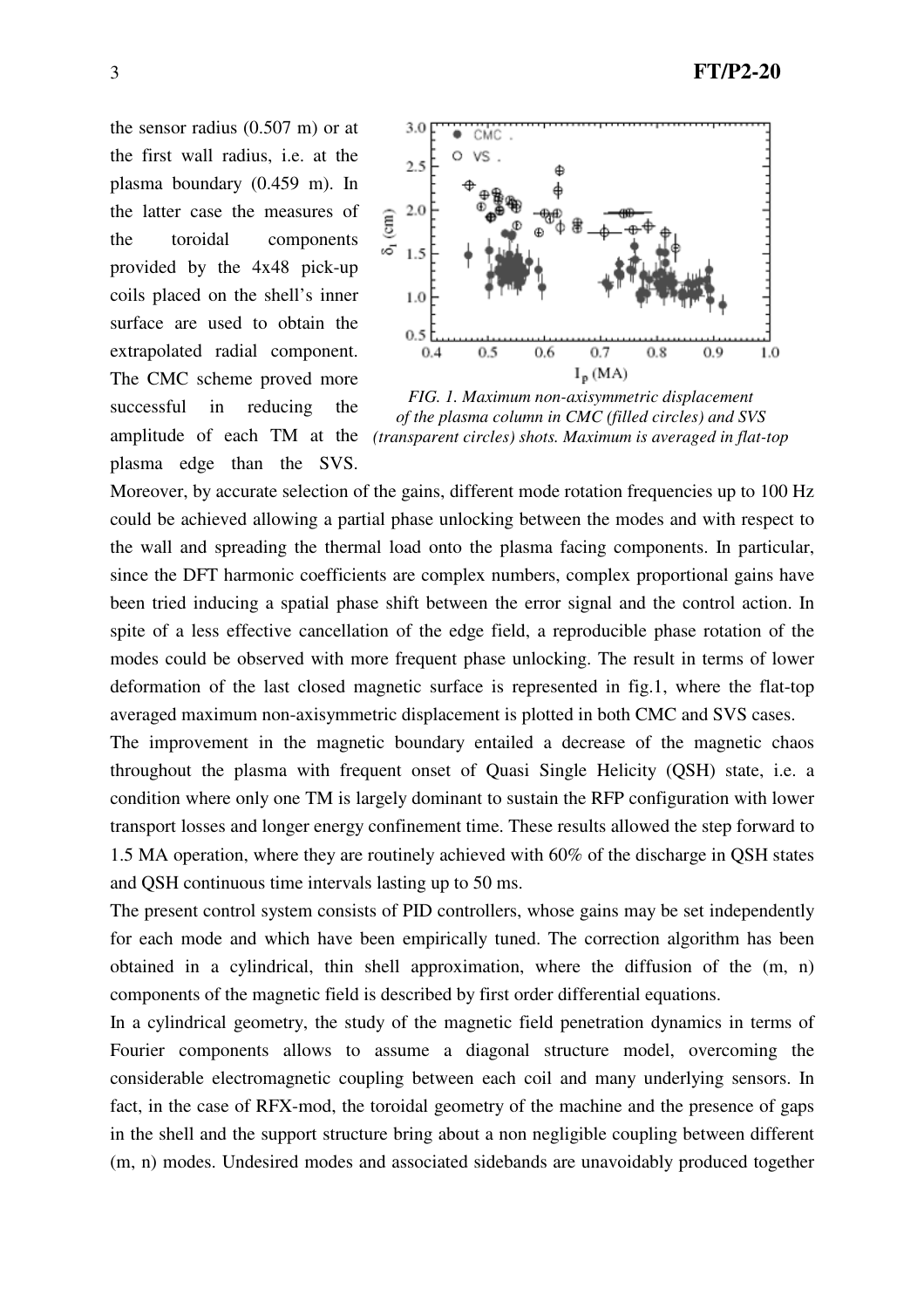with the targeted ones. This was considered a drawback of the present active control action, particularly in view of higher current operation. They can excite plasma modes that increase magnetic chaos and are a useless cause of additional power consumption. Thus, in order to further improve the experimental results, it is considered important to go beyond the SISO scheme and to implement a MIMO control system designed on the basis of a model which could take into account the intrinsically coupled nature of the system.

#### **3. Enhancement of control system architecture**

The implementation of the CMC concept required the acquisition of a new set of analogue channels, the saddle coil currents, and their processing along with the radial and toroidal components of the magnetic field in the same real-time node. Two factors pushed forward in the direction of a system hardware and software improvement: first, the control system was no longer able to fulfil the requirements for the total cycle time (400  $\mu$ s) due to the computational complexity introduced by the cleaning algorithm and the extrapolation of the radial field along the radial direction; second, the real-time communication was no longer suitable to cope with the total cycle time. The original real-time control system had been designed considering, as real time communication requirement, the exchange of only a subset of the total 2D harmonic components of the radial field. This simplifying hypothesis seemed reasonable as the system target was the cancellation, at the radial sensor radius, of only the modes with the highest amplitudes, such as the  $m= 1$ ,  $n = 6-12$  modes. This hypothesis was compatible with the requirement on the total cycle time fixed at 400 µs, whereas the transmission of all modes as 32 bit floating point numbers was not. To implement the CMC algorithm, it was necessary to enhance the system topology and upgrade the hardware technology. Fig. 2 shows the system architecture after modification. The figure underlines the introduction of a new node, the Coil

Current Processor, with the corresponding introduction of 192 additional control input signals, representing the coil currents (increasing the total number of input signals from 384 to 576). It was also necessary to upgrade the processing and communication capability of three crucial



nodes (the radial and *FIG. 2. Architecture of the enhanced RFX-mod real-time control system to implement the Clean Mode Control strategy.*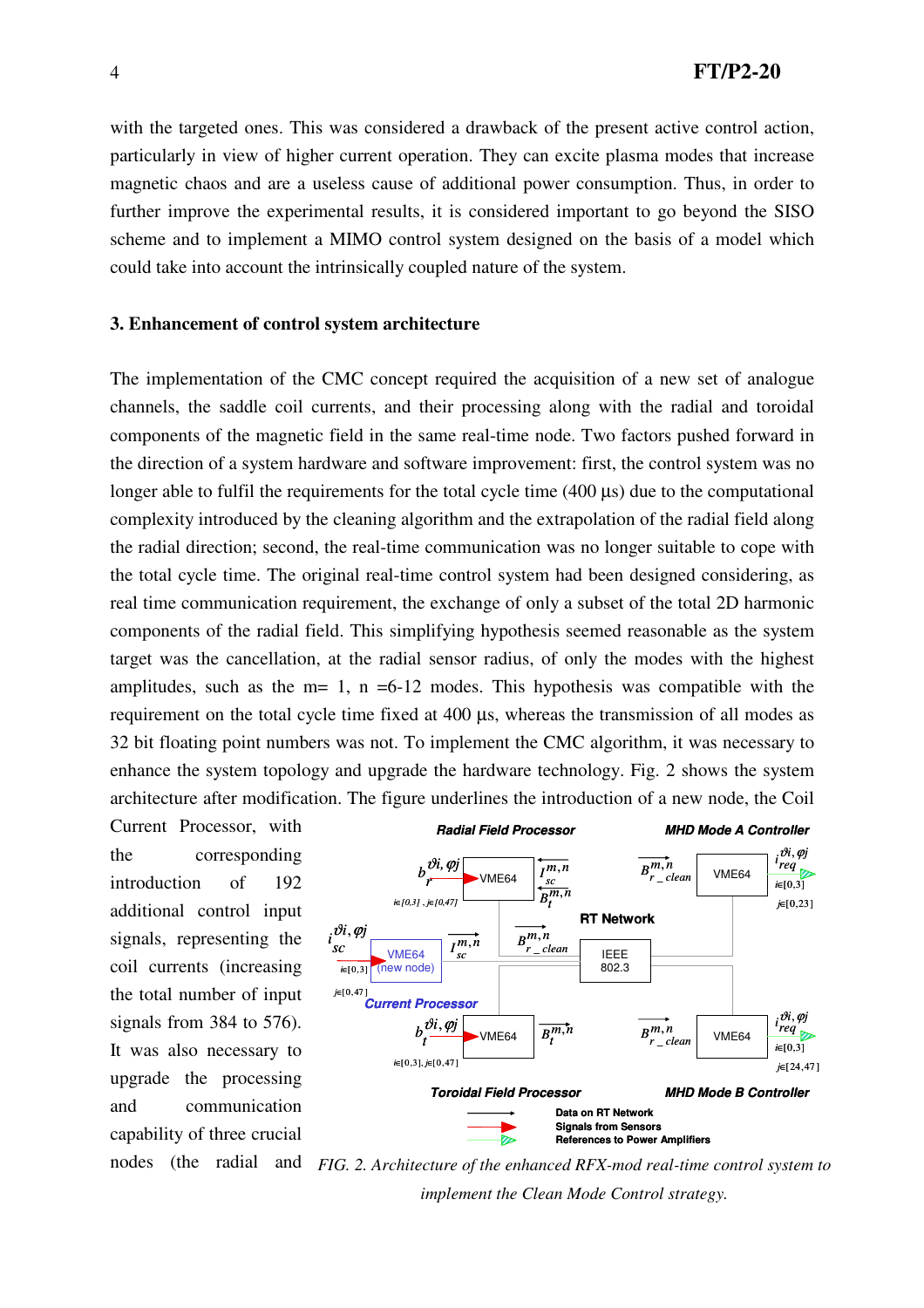toroidal field processors and the coil current processors). The clock frequency of their PowerPC-based CPUs was upgraded from 500 to 1000 MHz and their communication ports from 100 to 1000 MByte/s. The doubling of the clock frequency resulted in an immediate halving of the computation time, whereas the increase of the communication throughput required a fine tuning of the communication layer to achieve a real improvement [9, 10].

#### **4. Limits of the present MHD mode controls**

The results achieved in control of MHD modes were obtained by using a Single Input Single Output (SISO) control system, consisting of 192 PID regulators, whose parameters were empirically tuned. In a cylindrical geometry the problem of the electromagnetic coupling between each coil and many underlying sensors is overcome by describing the magnetic field configuration at the edge in terms of Fourier components which provides a diagonal structure model. This holds only in a first approximation in RFX-mod, where the toroidal geometry of the machine and the presence of gaps in the shell and the support structure determine a non negligible coupling between different (m, n) modes. Undesired modes and associated sidebands are unavoidably produced along with the targeted ones. This is considered the major drawback of the present active control action, particularly in view of higher current operation. On one hand, they can excite plasma modes increasing magnetic chaos; on the other, they represent a useless cause of additional power consumption. Thus, implementing a MIMO control system designed on the basis of a model which could take into account the intrinsically coupled nature of the system seems a useful step to further improve the experimental results. The possibility of removing undesired harmonics in the control action will be in any case limited by the available bandwidth of the implemented decoupling system.

# **5. Model refinement and dynamic decoupling**

A "black-box" MIMO model of the electromagnetic system, including coils, sensors and passive structures, was developed in the past years on the basis of experimental data of magnetic fluxes measured by the sensors and currents in the active coils [11]. To keep the model dimensions manageable only a limited set of coupling terms were considered (about 25% of the torus surface), but this approximation entailed an error in reproducing low n modes. To improve the model accuracy, two actions were undertaken. First, a new experimental campaign, where selected coils were fed, was dedicated to acquire a larger set of measurements and assess the actual relative weight of couplings and, second, a finite element model of the MHD mode active control system was built by the code CARIDDI [12]. In particular, this new model (white-box model) was aimed at providing "virtual measures" where they are not available or too noisy (white-box model). The results of the two models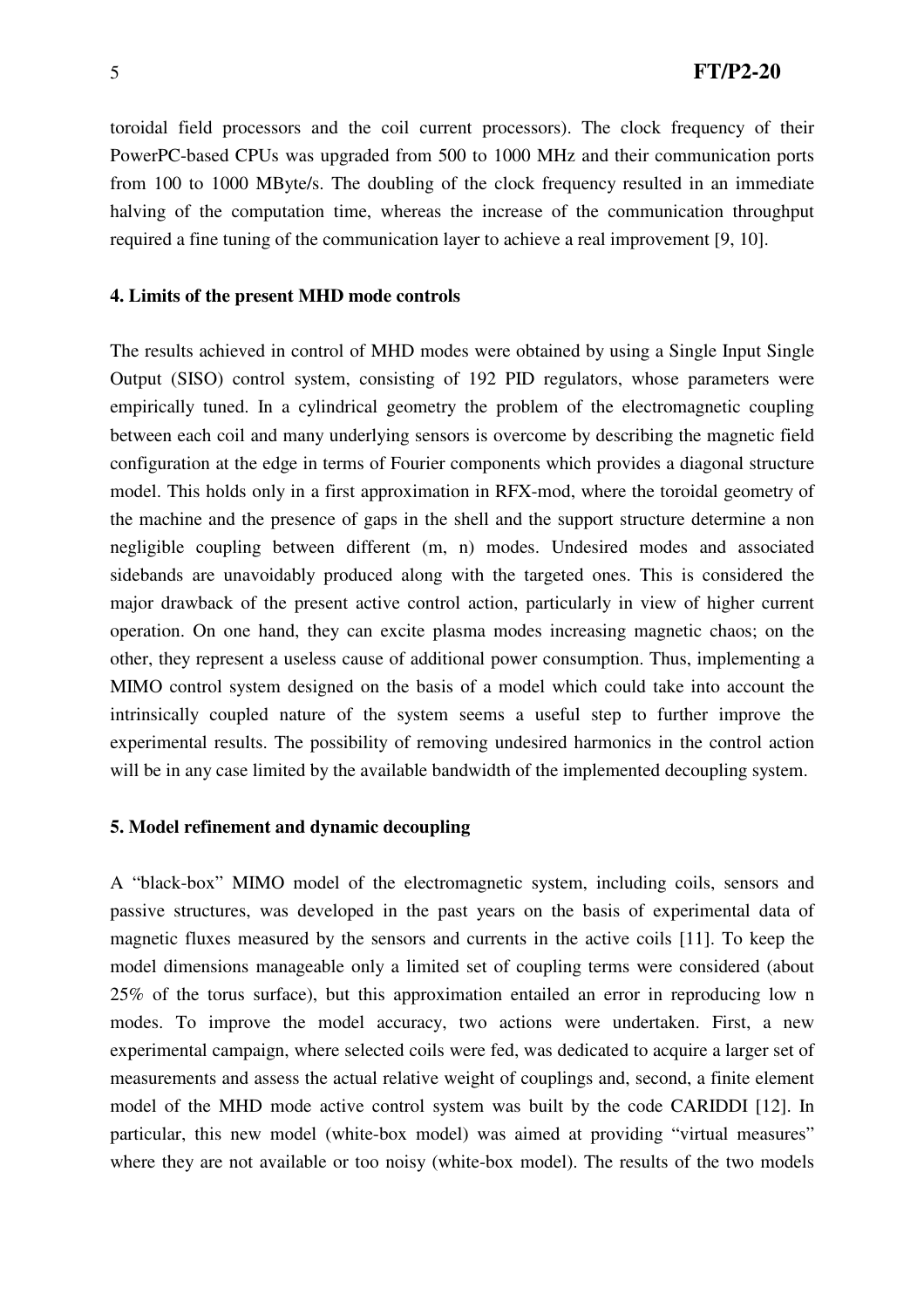have been compared both in terms of electromagnetic mutual inductances between the active coils and the sensors and in terms of mode amplitudes and phases. An example of the white-box model validation is given in fig. 3 where a satisfactory agreement is observed between the absolute values of couplings computed by the white box model and those ones experimentally measured.

The problem of decoupling can be tackled considering either the magnetic fluxes or the modes. The most general approach to achieve a satisfactory dynamic performance starts from the



*FIG.3. Comparison between absolute values of couplings computed by the white box model and experimentally measured* 

knowledge of the dynamic coupling matrix  $\mathbf{G}(i\omega)$  between active coils and sensors. This procedure unavoidably neglects the issue of decoupling field harmonics after removing undesired sidebands. On the basis of the original version of the black-box model a first MIMO decoupling control system has been designed [13]. Due to the complete covering of the torus surface, **G**(jω) must satisfy the magnetic field solenoidality condition and therefore can not be inverted. The Moore-Penrose pseudo-inversion is still applicable to a scaled, symmetrised model  $\tilde{G}(i\omega)$  meeting the physical condition on the flux. Using the singular value (SVD) decomposition, the pseudo-inverse  $\tilde{W}(j\omega) = \text{pinv}[\tilde{G}(j\omega)]$  can be computed (pseudo-decoupler). By inspection it was observed that the matrix elements could be approximated in the frequency range of interest (0-200 Hz) by transfer functions with a couple of zeros with two poles added to meet the realisability condition. A state space representation was then calculated and discretized introducing the saturation limits of the real machine. A schematic view of the control system is presented in fig. 4. A feedback loop was added to cope with disturbances and parameter uncertainties. The implementation of the pseudo-decoupler algorithm on one of the real-time processing nodes was implemented and an execution time of about 160 µs was measured, compatible with the overall requirements of the mode control system (latency time equal to 400 µs). Tests are planned in the next experimental campaigns.

Independently of the pseudodecoupler approach, a simplified solution is also under investigation that starts from the modal representation including the



*FIG. 4. Block diagram of the control system with pseudo-decoupler W*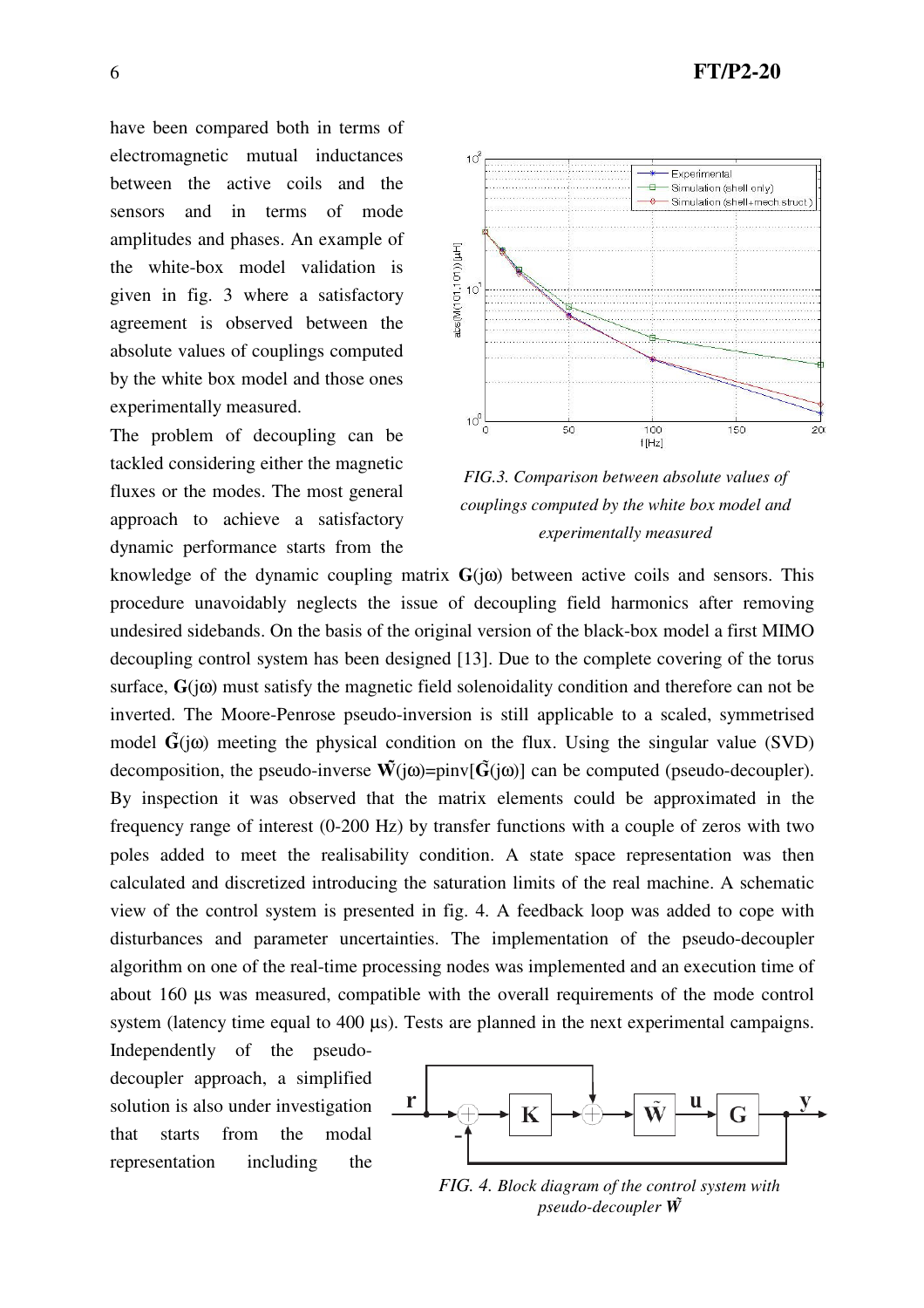cleaning algorithm. It would have a more limited scope, since it is aimed at removing only the most important cross harmonic components, but it would retain the interesting property of decoupling the selected clean harmonic components. First, simplified transfer functions of the direct and main cross modes need to be identified, then a control gain matrix with not-null offdiagonal terms must be designed to cancel the mode. A preliminary numerical result is shown in fig. 5, where a (1,7) step reference,



*FIG. 5. Comparison of simulated open-loop time response to m=1, n=7 step reference with and w/o static Mode Decoupler (MD).* 

with phase constantly equal to zero, was applied and a static cancellation of  $(0,7)$  mode was successfully accomplished.

# **6. Power supply optimization**

After an initial phase in which the maximum current was limited to 200 A, the saddle coil power supplies have been commissioned up to their nominal current of 400 A. As a result of a premature rupture of some IGBT modules, the operation PWM frequency was reduced from 10 to 5 kHz to decrease the thermal stress and increase their expected life duration. Halving the PWM frequency had no negative effects on the dynamic response of the system. In addition the inverter control system was optimised. The current reference signals to the inverters supplying the saddle coils are generally sinusoidal waveforms, whereas the inverter internal current regulator, a PI controller, had been optimized for step response. In operation it was noted that, in presence of a sinusoidal reference, the currents actually generated had a delay ranging from 1.5 to 2 ms. Changing the inverter controller into a pure proportional one and increasing the proportional gain, the closed loop bandwidth of the current control system was increased and the delay was reduced to about 0.7 ms. The zeroing of the regulator integral component causes the introduction of a steady state error between the reference and the supplied current, that, however, has no negative effects on the dynamic response of the MHD mode control. The increased system bandwidth permitted also to cancel the current oscillations arising in some coils in shots without plasma.

### **7. Conclusions**

The use of the CMC algorithm in the RFX-mod MHD mode control system has permitted a partial phase and wall unlocking of m=1 resistive kink tearing modes, ushering in routinely